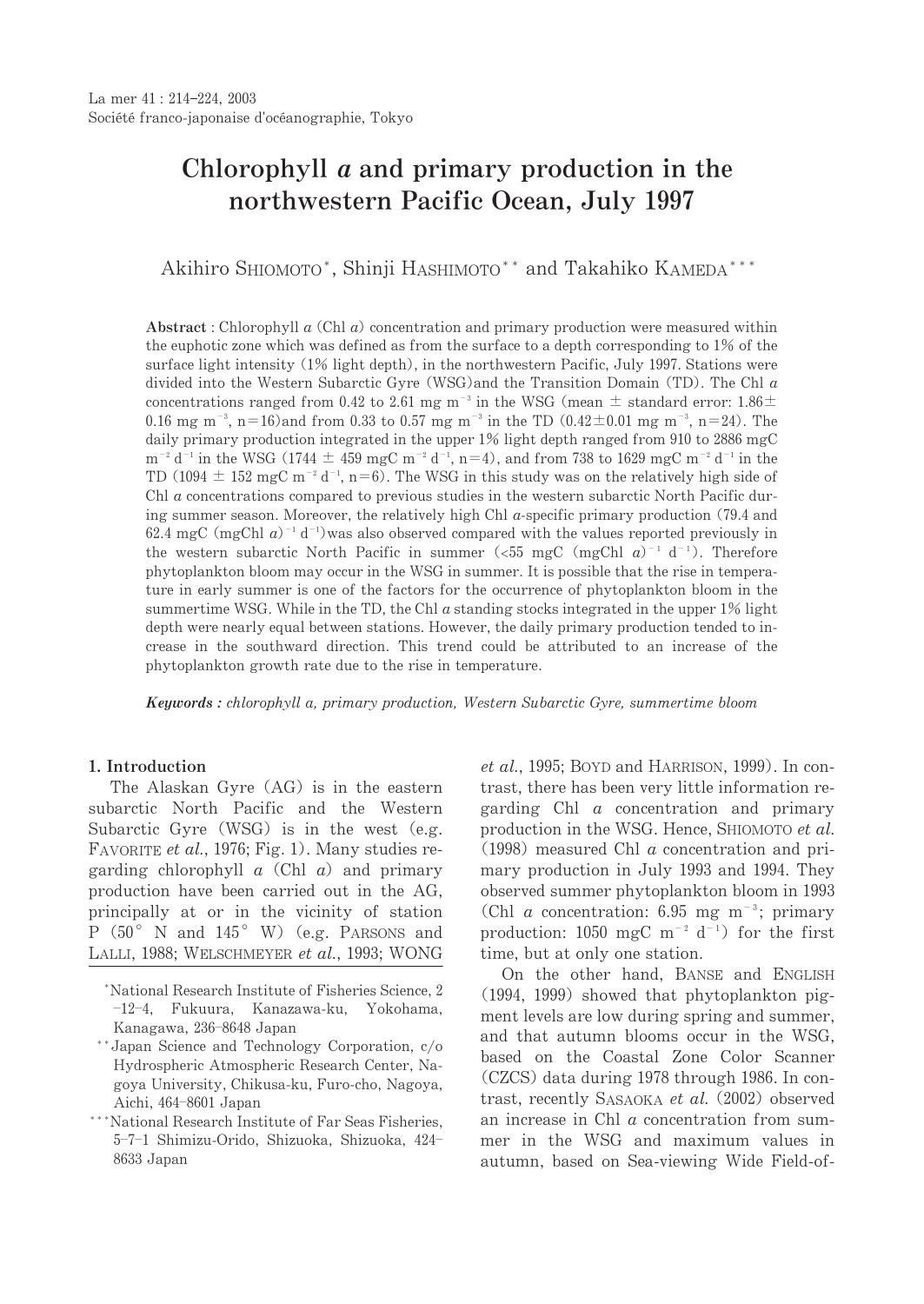

Fig. 1. Location of sampling stations in the northwestern subarctic Pacific in July 1997. Stations 1-4 and 5-11 were divided between the Western Subarctic Gyre and the Transition Domain, respectively. The vertical line in the superimposed figure indicates the observation line in the present study.

view Sensor (SeaWiFS) data. This implies that phytoplankton in the WSG set about blooming in early summer.

Hence, to ascertain whether or not phytoplankton bloom occurs in the summertime WSG, we measured Chl  $a$  concentration and primary production in July 1997 at the same stations as the observation stations of SHIOMOTO *et al.* (1998). In this paper, we suggest that phytoplankton in the WSG set to their bloom in summer. We, furthermore, refer to the characteristics of Chl  $a$  and primary production in the Transition Domain (TD) located just south of the WSG (e.g. FAVORITE et  $al., 1976; Fig. 1).$ 

# 2. Materials and methods

This study was conducted during cruises of the R/V Hokko Maru belonging to the Hokkaido National Fisheries Institute in July1997. Stations were located every  $1^{\circ}$  between  $41^{\circ}$  N and  $51^{\circ}$  N along  $165^{\circ}$  E (Fig. 1).

Seawater samples were collected at 2 a.m. from four depths corresponding to 100, 30, 10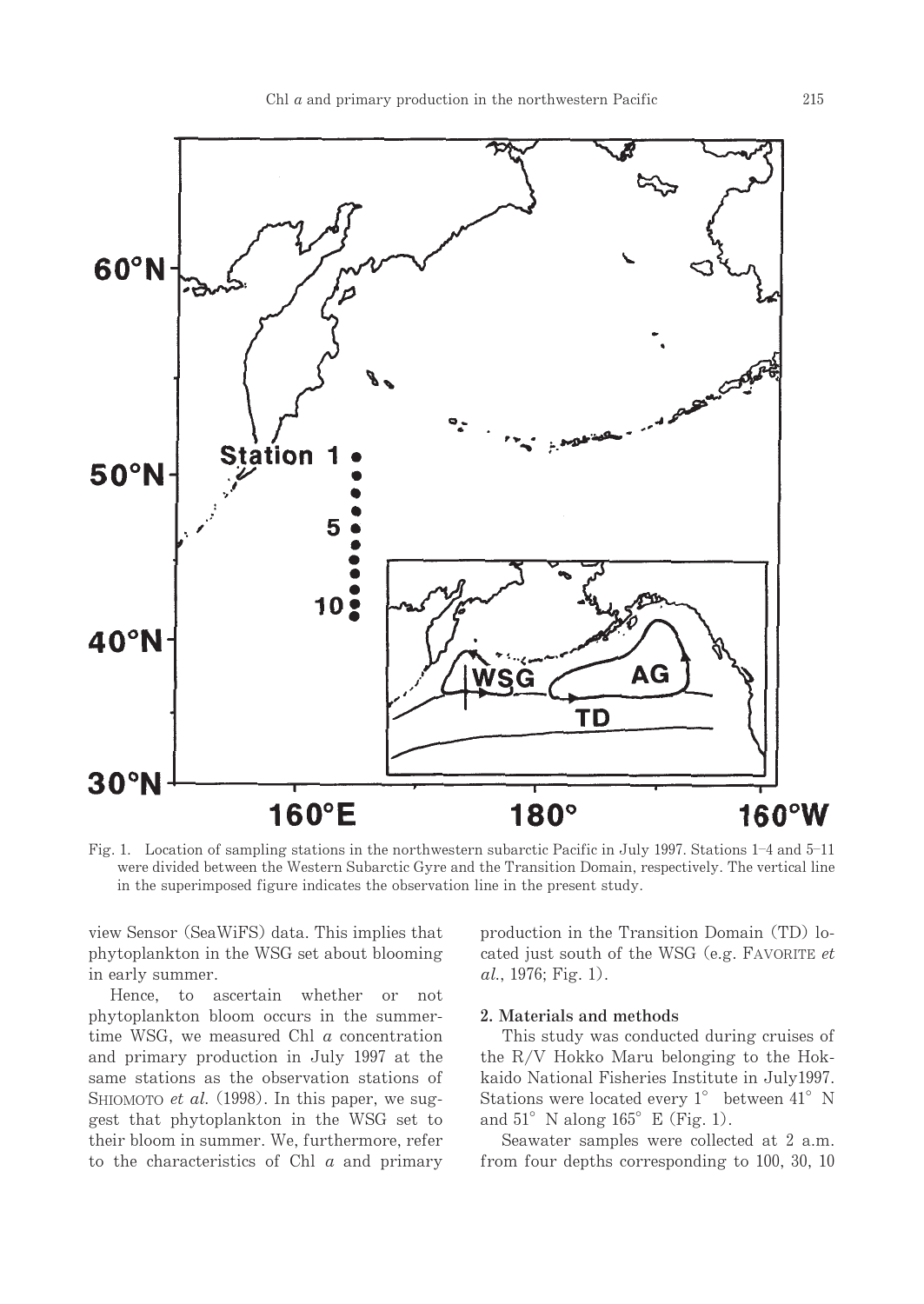and 1% of the surface light intensity (hereinafter e.g.  $30\%$  light depth) except  $45^{\circ}$  N (station 7), using acid-cleaned 30-1 Niskin PVC samplers with Teflon-coated steel springs hung on a stainless-steel wire. Determination of the four light depths was done past noon the day before the collection of seawater samples with a  $2\pi$  quantum sensor (LI-COR 192SA). The water samples were immediately sieved through a 200  $\mu$  m mesh plankton net to remove largesized zooplankton, and transferred into acidcleaned 1-1 polycarbonate bottles. The seawater in the bottles was spiked with  $NAH<sup>13</sup>CO<sup>3</sup>$ (Shoko Co., Ltd., Tokyo). The <sup>13</sup>C enrichment was about 10% of the total inorganic carbon in the ambient water. Two light bottles were used for each light depth. Dark bottle uptake is similar to the zero-time blank for the  $^{13}C$  technique and thus dark uptake was not measured (SHIOMOTO et al., 1998). Incubation experiments were begun within 1 hr of sample collection. Bottles with seawater samples inoculated with  $^{13}$ C were held in a deck incubator during about 24-hr incubations in a range of irradiances corresponding to the depths at which the samples were taken, using black mesh screens. Constant temperature was maintained with continuous flowing surface seawater. The experiments were terminated by filtering the samples onto precombusted (450) °C for 4 hr) 47 mm Whatman GF/F filters. The filters were rinsed with prefiltered seawater and then immediately frozen at  $-20^{\circ}$ C and stored until isotope analysis later on land. After the filters were treated with HCl fumes for 4 hr to remove inorganic carbon, they were completely dried in a vacuum desiccator. The isotopic ratios of <sup>13</sup>C to <sup>12</sup>C and particulate organic carbon were determined using a mass spectrometer (ANCA SL, PDZ Europa). The total carbonate in the seawater was measured with a Shimadzu TOC 5000 infrared analyzer. Primary production was calculated according to the equation described by HAMA et al. (1983). The primary production values obtained in the two bottles were averaged.

We used on-deck incubations and neutral density filters (black mesh screen) to attenuate the light intensity. The discrepancy between the primary production obtained by the simulated *in situ* method using the black mesh screen and that obtained by the *in situ* method at the 100, 30, 10 and 2% light depths was determined, by using samples collected in the springtime western subarctic North Pacific (SHIOMOTO et al., 1998). The primary production obtained was multiplied by factors of 1.3 at the 30% light depth and 2.4 at the 10% light depth. The value at the 1% light depth was multiplied by a factor of 2.3 which was obtained at the 2% light depth. The primary production values given in the present study are therefore considered net daily primary production by the *in situ* method.

Daily primary production in the subarctic North Pacific was estimated by integrating from the surface to the  $0.2-1.7\%$  light depth (WELSCHMEYER et al., 1993; WONG et al., 1995; SHIOMOTO et al., 1998). Hence, the daily primary production integrated from the surface to the 0.2% light depth was calculated by extrapolation, assuming that primary production decreases exponentially with depth (see SHIOMOTO et al., 1998 for detail).

Chl  $a$  concentrations were measured by fluorometry (PARSONS et al., 1984). Chl a was determined in samples  $(0.5 1)$  filtered through 47 mm Whatman GF/F filters. The filters were then stored frozen at  $-20^{\circ}$ C until analysis ashore. Pigments were extracted in 90% acetone and the fluorescence was measured with a Hitachi F-2000 fluorophotometer. Calibration of the fluorophotometer was performed with commercially prepared Chl a from Wako Pure Chemical Industries, Ltd. (Tokyo).

Nitrite + nitrate, silicate and phosphate concentrations were measured with a Bran and Luebbe Auto Analyzer Traacs 800 after storage at  $-20^{\circ}$ C. Surface temperature and salinity were measured with a thermometer and an Auto Lab salinometer, respectively. Subsurface temperature and salinity were measured with a Neil Brown Mark IIIB CTD.

## 3. Results

## 3.1 Physical and chemical description

The WSG is located just north of the TD in the northwestern Pacific Ocean (FAVORITE et al., 1976). The southern and northern boundaries of the TD are bordered by the Subarctic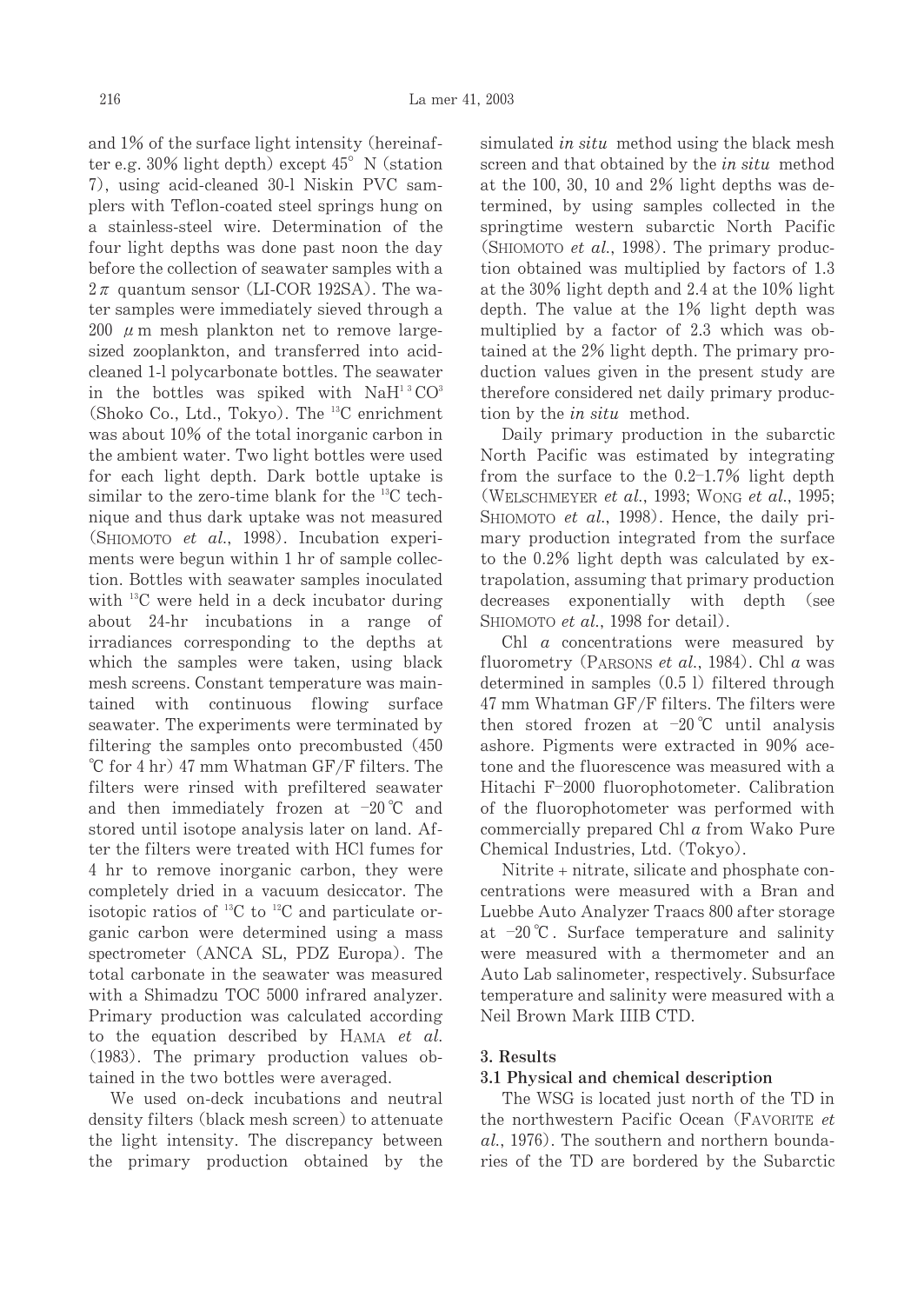

Fig. 2. Vertical sections of (a) temperature, (b) salinity and (c) sigma-t shallower than 200 m. Solid circles indicate the depths of the euphotic zone(1% light depth).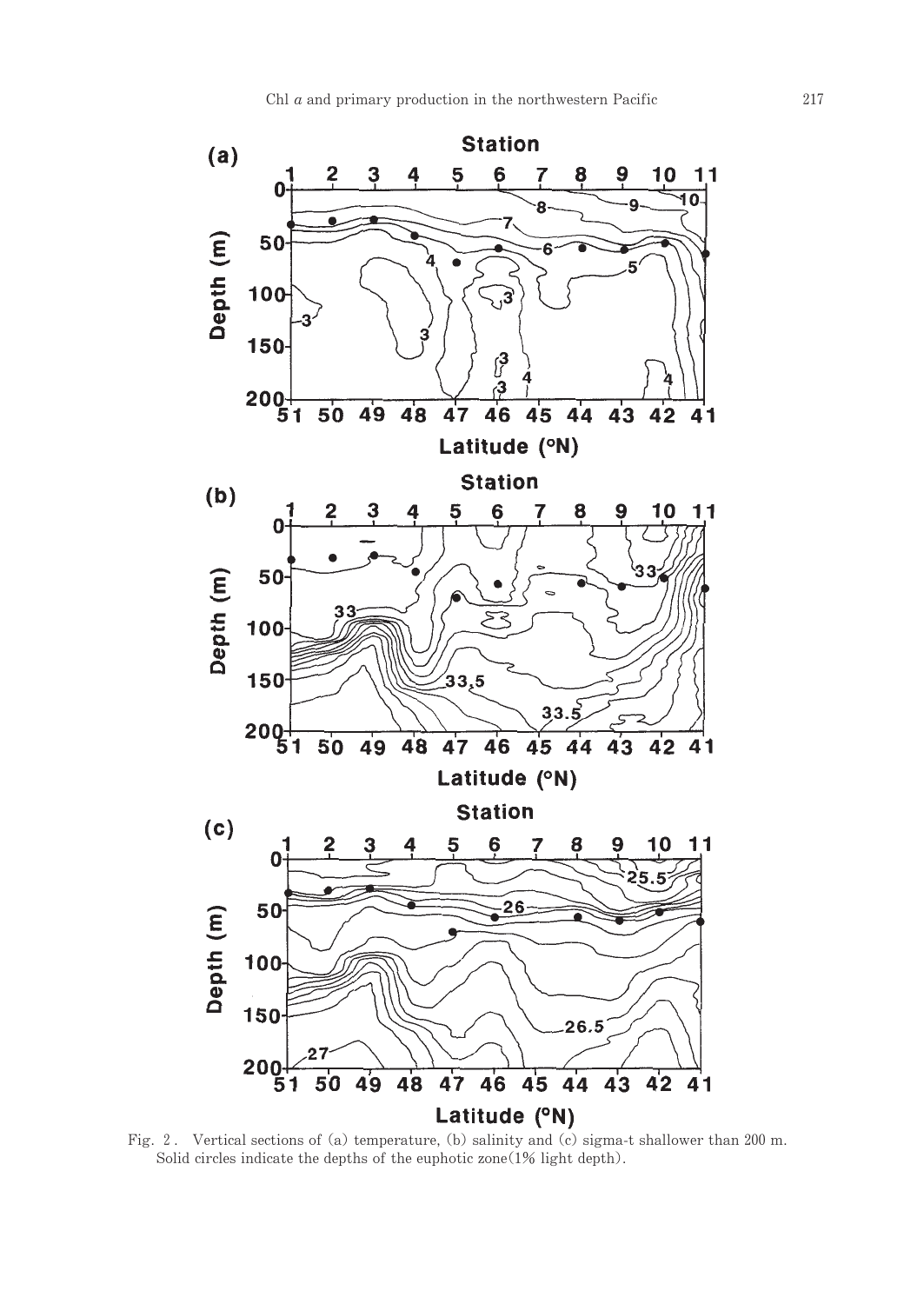

Fig. 3. Vertical profiles of nitrite + nitrate  $(NO_2 + NO_3)$ , silicate  $(Si(OH)_4)$  and phosphate  $(PO_4)$ concentrations within the euphotic zone. Samples were collected at 100, 30, 10 and 1% light depths. Stations 1-4 and 5-11 were located in the Western Subarctic Gyre and the Transition Domain, respectively.



Fig. 4. Vertical profiles of chlorophyll  $a$  concentration within the euphotic zone. Samples were collected at 100, 30, 10 and 1% light depths. Stations  $1-4$  and  $5-11$  were located in the Western Subarctic Gyre and the Transition Domain, respectively.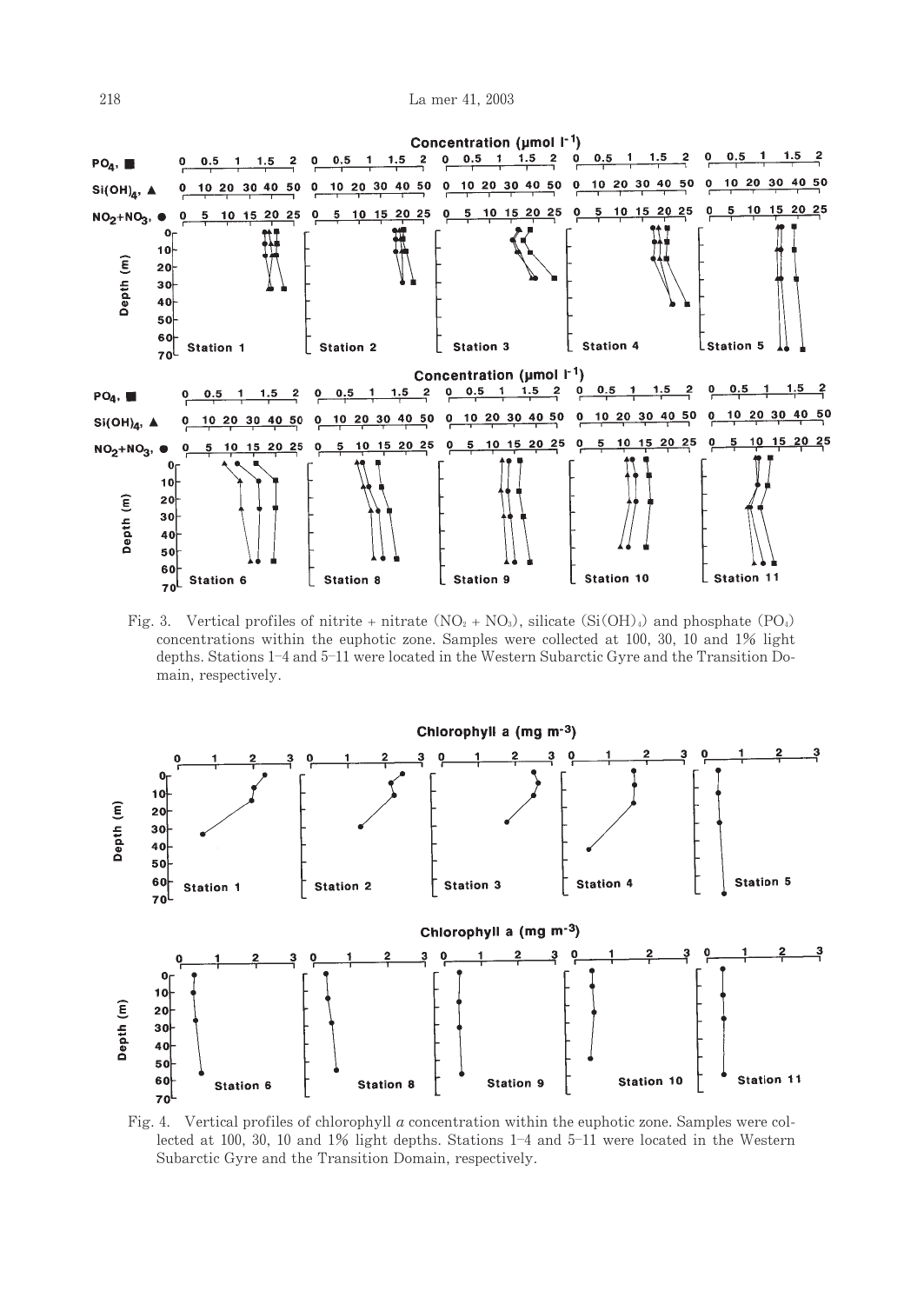219

Boundary, denoted as a vertical 34.0 psu isohaline in the upper layer, and by cold water of less than  $4^{\circ}C$  below 100 m, respectively (FAVORITE et al., 1976). In this study, salinity of 34.0 psu was not observed in the upper 200 m  $(Fig. 2(b))$ . The salinity in the upper layer increases southward and salinity of 34.0 psu is observed around  $40^{\circ}$  N (e.g. FAVORITE et al., 1976). The latitude of station 11 was  $41^{\circ}$  N, and the salinity within the euphotic zone was  $33.2-33.9$  psu at the stations (Fig. 2 (b)). Salinity of 34.0 psu (the Subarctic Boundary) should have been to the south of station 11. Based on the vertical sections of temperature and salinity (Fig. 2 (a), (b) ) and the definition for the WSG and TD, stations 1-4 and 5-11 were thus divided into the WSG and the TD, respectively. Cold water of  $\langle 4^{\circ}$ C at around 100 m was observed even at station  $6$  (Fig. 2 (a)). The TD is also characterized by a lower Chl  $\alpha$ concentration compared with its northern and southern regions (SHIOMOTO et al., 1999). The Chl  $\alpha$  concentrations in the upper 1% light depth at station 6 were lower than most of the Chl  $\alpha$  concentrations at stations 1-4, and almost equal to the Chl a concentrations at stations  $5$  and  $8-11$  (Fig. 4). Accordingly, stations 6 was divided into the TD.

The euphotic zone  $(1\%$  light depth) was 30-45 m deep in the WSG and 50-70 m deep in the TD. The temperatures and salinity within the euphotic zone were mostly in the 6 to  $7^{\circ}$ C level and in the 32.8 psu level, respectively, at every station in the WSG (Fig. 2 (a), (b)). The temperature and salinity within the euphotic zone were nearly uniform throughout the WSG. The values of the temperature and salinity were within the range of those (temperature:  $3-8^{\circ}\text{C}$ ; salinity  $32.8-33.2$  psu) in the upper layers of the summertime WSG reported by FAVORITE et al. (1976). In the TD, the temperatures within the euphotic zone increased southward rapidly at or near the surface, whereas the temperature increased slowly from stations 5 to 10 and rapidly at station 11 around the bottom of the euphotic zone. The salinity within the euphotic zone was nearly uniform at each station except station 11 where the salinity increased markedly with depth. The depths of the euphotic zone were nearly equal to the depths of the pycnocline at all stations (Fig.  $2(c)$ ).

Nutrient concentrations were mostly nearly uniform within the euphotic zone (Fig. 3). The concentrations were 15-20  $\mu$  mol 1<sup>-1</sup> for nitrite + nitrate,  $30-43 \mu$  mol  $1^{-1}$  for silicate and 1.5-2.0  $\mu$  mol  $l^{-1}$  for phosphate in the WSG, and 8-17  $\mu$  mol  $l^{-1}$  for nitrite + nitrate,  $15-32 \mu$  mol  $l^{-1}$ for silicate and  $0.8-1.7 \mu$  mol  $1^{-1}$  for phosphate in the TD. The result indicates that these nutrients were not limited for phytoplankton within the euphotic zone.

# 3.2 Chlorophyll  $a$

Chl  $a$  concentrations in the upper  $1\%$  light depth ranged from 0.42 to 2.61 mg  $m^{-3}$  in the WSG and from 0.33 to 0.57 mg  $m^{-3}$  in the TD (Fig. 4). The Chl  $\alpha$  concentrations were nearly equal in the upper 10% light depth and rapidly decreased at the 1% light depth at every station in the WSG. In contrast, the Chl  $a$  concentrations were nearly uniform within the euphotic zone at every station in the TD. The mean  $\pm$ standard error (SE) was 1.86  $\pm$  0.16 mg m<sup>-3</sup>  $(n=16)$  in the WSG and  $0.42 \pm 0.01$  mg m<sup>-3</sup>  $(n=24)$  in the TD. The mean value in the WSG was 4.4 times higher than that in the TD.

The Chl  $\alpha$  standing stock, calculated by trapezoidal integration from the surface to the 1% light depth, was in the range of 54 and 65 mg  $m^{-2}$  in the WSG and in the range of 23 and 28 mg m<sup>-2</sup> in the TD (Table 1). The mean  $\pm$  SE of Chl *a* standing stock was  $58 \pm 3$  mg m<sup>-2</sup>  $(n=4)$  in the WSG and  $25 \pm 1$  mg m<sup>-2</sup>  $(n=6)$ in the TD. The mean value in the WSG was 2.3 times higher than that in the TD.

## 3.3 Primary production

Primary production in the upper 1% light depth ranged from 0.3 to 155.6 mgC m<sup>-3</sup> d<sup>-1</sup> in the WSG and from 0.1 to 78.5 mgC m<sup>-3</sup> d<sup>-1</sup> in the TD (Fig. 5). In the WSG, the primary production was maximum at the 10% light depth at stations 1 and 2, and at the 30% light depth at station 3, whereas primary production was nearly equal in the upper 10% light depth and rapidly decreased at the 1% light depth at station 4. In the TD, primary production tended to decrease with depth, though the maximum value was observed at the 30% light depth at stations 5 and 6. In general, the vertical profiles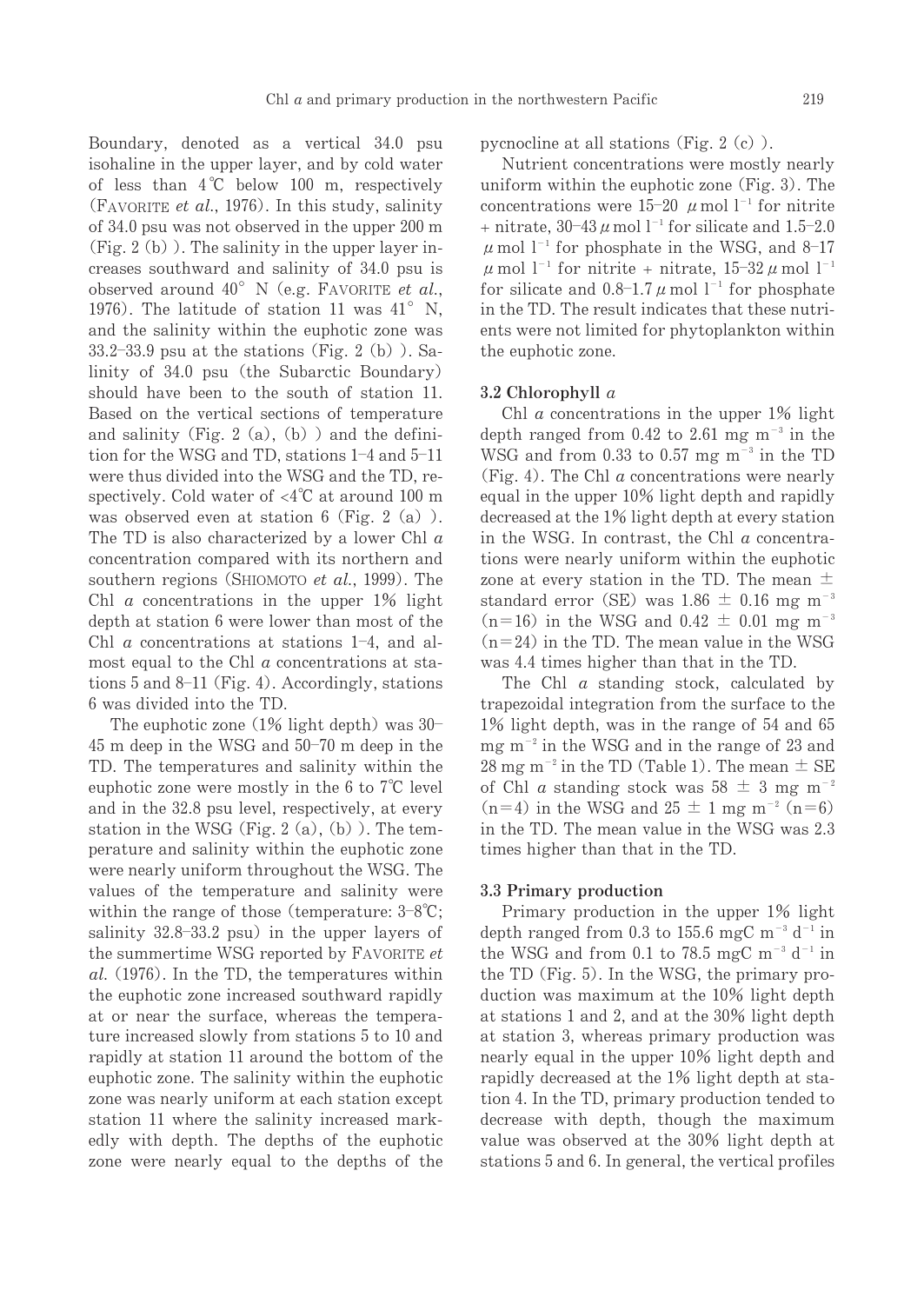

Fig. 5. Vertical profiles of primary production within the euphotic zone. Samples were collected at 100, 30, 10 and 1% light depths. The data at the 10% light depth at station 3 was missed. Stations 1-4 and 5-11 were located in the Western Subarctic Gyre and the Transition Domain, respectively.

of primary production were not the same as those of Chl a concentration. The mean  $\pm$  SE was 46.7  $\pm$  12.4 mgC m<sup>-3</sup> d<sup>-1</sup> (n=15) in the WSG and  $23.3 \pm 4.6$  mgC m<sup>-3</sup> d<sup>-1</sup> (n=24) in the TD. The mean value in the WSG was 2 times higher than that in the TD.

The daily primary production, calculated by trapezoidal integration from the surface to the 1% light depth, was in the range of 910 and 2886 mgC m<sup>-2</sup> d<sup>-1</sup> in the WSG and in the range of 738 and 1629 mgC m<sup>-2</sup> d<sup>-1</sup> in the TD (Table 1). The mean  $\pm$  SE of daily primary production was 1744  $\pm$  459 mgC m<sup>-2</sup> d<sup>-1</sup> (n=4) in the WSG and  $1094 \pm 152$  mgC m<sup>-2</sup> d<sup>-1</sup> (n=6) in the TD. The mean value in the WSG was 1.6 times higher than that in the TD. In addition, the daily primary production integrated in the upper 0.2% light depth was estimated. The values were in the range of 936 and 2901 mgC  $m^{-2}$  d<sup>-1</sup> in the WSG and the range of 751 and 1689 mgC  $m^{-2} d^{-1}$  in the TD (Table 1). The mean  $\pm$  SE of daily primary production was  $1759 \pm 456$  mgC  $m^{-2}$  d<sup>-1</sup> in the WSG and 1111  $\pm$  157 mgC m<sup>-2</sup>  $d^{-1}$  in the TD.

# 3.4 Chl *a*-specific primary production

Chl *a*-specific primary production in the upper 1% light depth ranged from 0.3 to 79.4 mgC  $(mgChl a)^{-1} d^{-1}$  in the WSG and from 0.3 to 187.0 mgC (mgChl  $a$ )<sup>-1</sup> d<sup>-1</sup> in the TD (Fig. 6). The vertical profiles of Chl  $a$ -specific primary production were the same as those of primary production. The mean  $\pm$  SE was 23.2  $\pm$  6.0 mgC (mgChl  $a$ )<sup>-1</sup> d<sup>-1</sup> (n=15) in the WSG and 57.9  $\pm$  10.8 mgC (mgChl a)<sup>-1</sup> d<sup>-1</sup> (n=24) in the TD. The mean value in the WSG was 2.5 times lower than that in the TD.

## 4. Discussion

#### 4.1 Bloom in the WSG

The Chl  $a$ -specific primary production at the 10% light depth of stations 1 and 2 (79.4 and 62.4 mgC (mgChl  $a$ )<sup>-1</sup> d<sup>-1</sup>; Fig. 6) where relatively high daily primary production was observed was greater than the remaining values in the present study and the values reported in 1993 and 1994 in the WSG (less than 50 mgC)  $(mgChl a)^{-1} d^{-1}$ ; SHIOMOTO *et al.*, 1998). Moreover, the relatively high Chl  $a$ -specific primary production in this study exceeded the summer values in the western subarctic North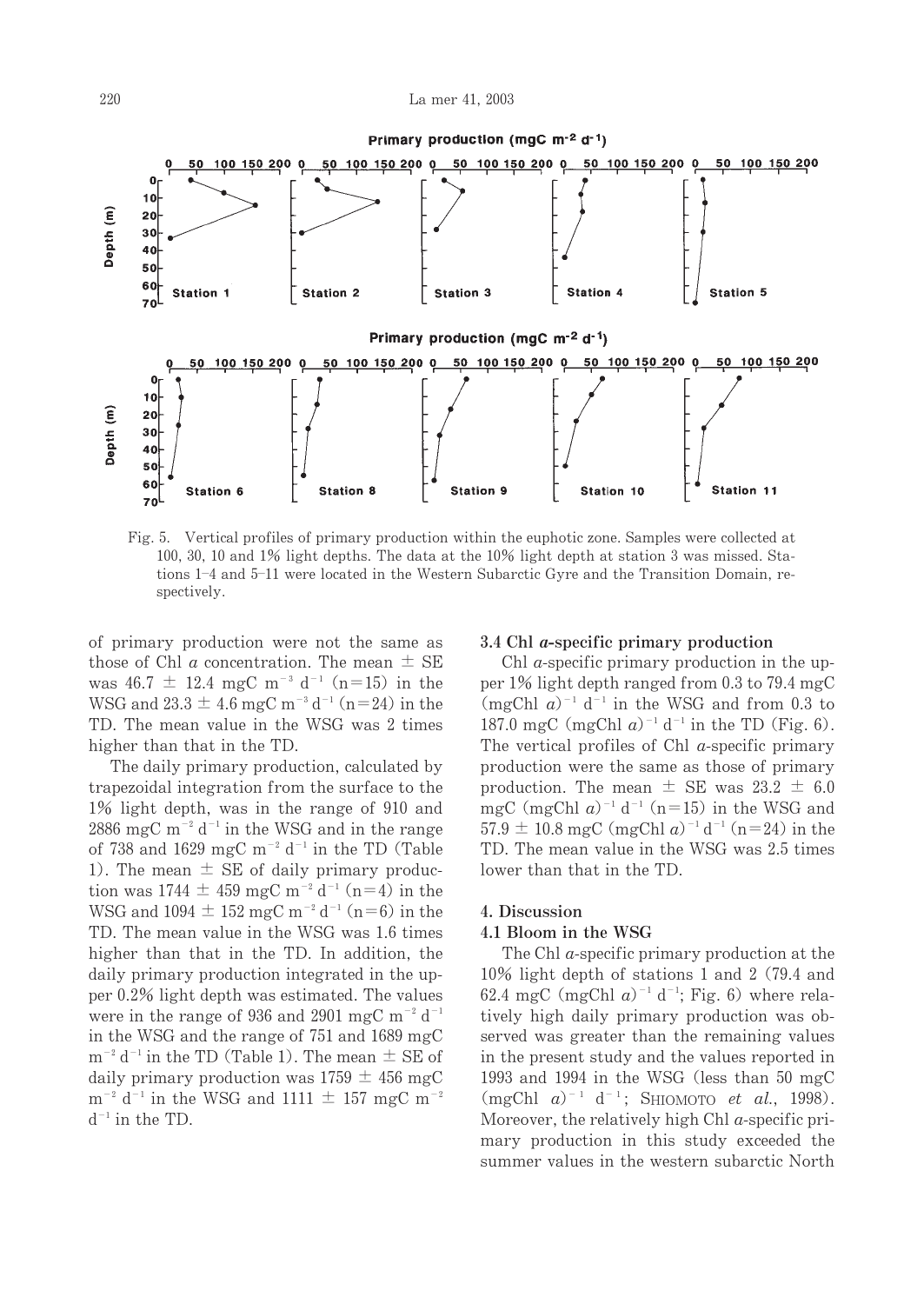

Fig. 6. Vertical profiles of Chl *a*-specific primary production within the euphotic zone. Samples were collected at 100, 30, 10 and 1% light depths. The data at the 10% light depth at station 3 was missed. Stations 1-4 and 5-11 were located in the Western Subarctic Gyre and the Transition Domain, respectively.

Pacific in other studies (maximum: 55 mgC  $(mgChl\ a)^{-1} d^{-1}$ ; TANIGUCHI and KAWAMURA, 1972; KASAI et al., 1998; SHIOMOTO, 2000; IMAI et  $al., 2002)$ . Chl a-specific primary production is an index of the phytoplankton growth rate (e.g. LALLI and PARSONS, 1995). Thus, relatively high Chl *a*-specific primary production means an increase in the phytoplankton growth rate. On the other hand, the Chl  $a$  concentrations within the euphotic zone were mostly more than 1 mg  $m^{-3}$  in the WSG (Fig. 4). In the summer season, the Chl  $a$  concentrations more than 1 mg  $m^{-3}$  have been observed rarely in the oceanic region of western subarctic North Pacific on shipboard (ANDERSON and MUNSON, 1972; ODATE and FURUYA, 1995; ODATE, 1996; SHIOMOTO et al., 1998: OBAYASHI et al., 2001: IMAI et al., 2002) and satellite observations (BANSE and ENGLISH, 1994, 1999; SASAOKA et al., 2002). Thus, the Chl a concentrations in the WSG in this study are on the relatively high side of Chl  $\alpha$  concentrations in the summertime western subarctic North Pacific. An increase in  $th\rho$ phytoplankton growth rate precedes an increase in the phytoplankton biomass in the process of phytoplankton proliferation (e.g. SPENCER, 1954). Accordingly, phytoplankton at the subsurface at stations 1 and 2 were considered to be in the early stage of bloom.

The relatively high Chl  $a$  concentration and an increase in Chl a concentration were observed in the summertime WSG (SHIOMOTO et al., 1998; SASAOKA et al., 2002). Based on the results in this study and the previous studies, phytoplankton bloom may occur in the WSG in summer.

SASAOKA et al. (2002) suggest that the rise in temperature is one in the factors causing an increase in Chl  $a$  concentration from summer and maximum values in autumn in the WSG, because, in the WSG, the sea surface temperature rises remarkably in early summer, reaching the maximum in late summer and autumn (DODIMEAD et al., 1963; ANONYMOUS, 1993; SASAOKA et al., 2002), and an increase of temperature causes an increase of the phytoplankton growth rate (e.g. EPPLEY, 1972). The relatively high Chl  $\alpha$ -specific primary production obtained in this study supports their idea regarding the increase in phytoplankton from summer. It is possible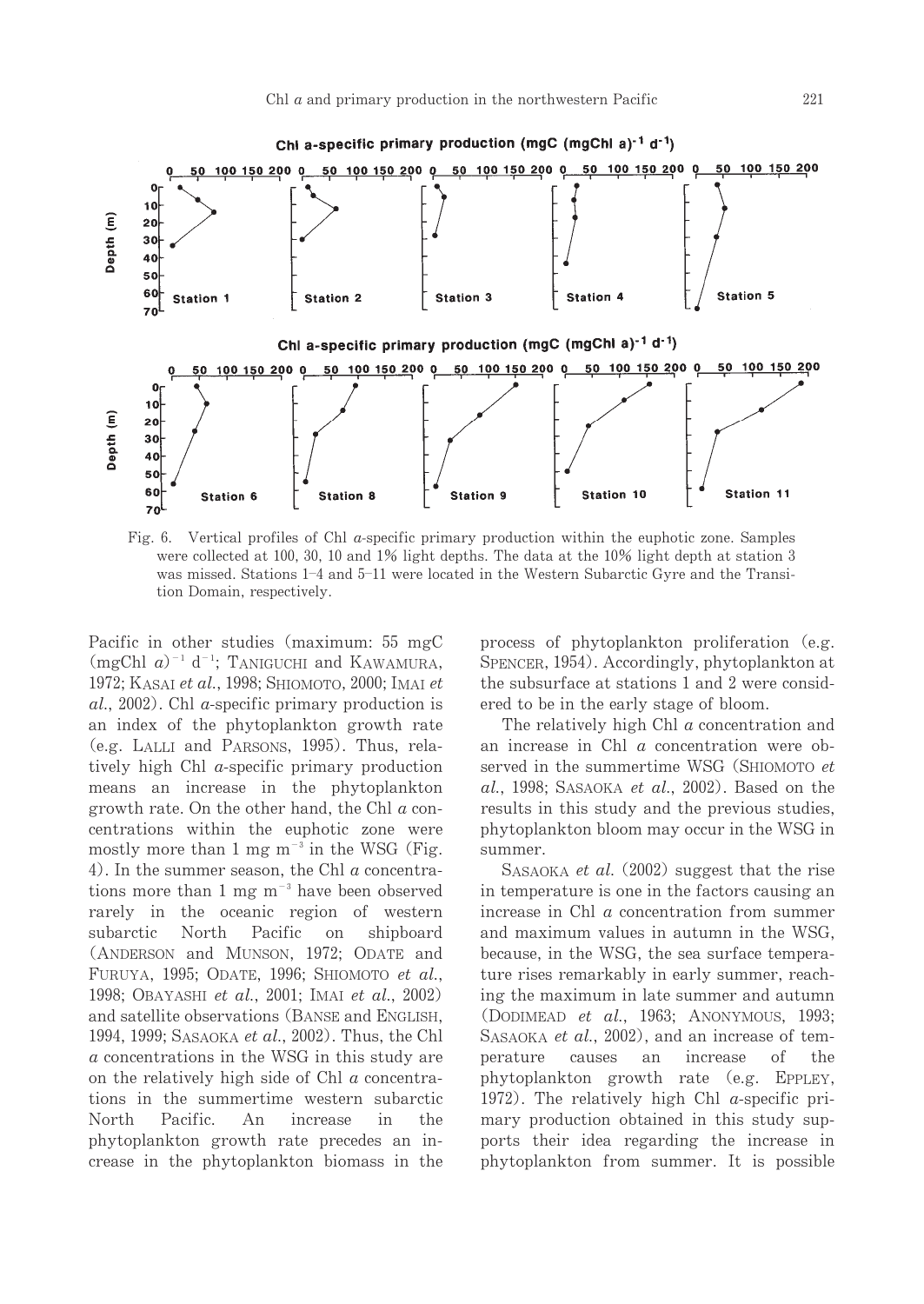|            |                  | Integration     | depth | Production           |                   | Chl a           |
|------------|------------------|-----------------|-------|----------------------|-------------------|-----------------|
| Region     | Station          | $(\frac{9}{6})$ | (m)   | $(mgCm^{-2} d^{-1})$ |                   | $(mg \ m^{-2})$ |
| <b>WSG</b> | $\mathbf{1}$     | $\mathbf{1}$    | 33    | 2886                 |                   | 54              |
|            |                  | 0.2             | 44    | 2901                 | $(n=2)$           |                 |
|            | $\overline{2}$   | 1               | 30    | 2079                 |                   | 55              |
|            |                  | 0.2             | 41    | 2081                 | $(n=2)$           |                 |
|            | $\boldsymbol{3}$ | 1               | 28    | $910^{\circ}$        |                   | 65              |
|            |                  | 0.2             | 33    | 936                  | $(n=2)^{b}$       |                 |
|            | $\overline{4}$   | 1               | 44    | 1102                 |                   | 57              |
|            |                  | 0.2             | 60    | 1117                 | $(n=2)$           |                 |
| TD         | 5                | 1               | 70    | 782                  |                   | $28\,$          |
|            |                  | 0.2             | 91    | 785                  | $(r^2=0.95, n=3)$ |                 |
|            | $\,6\,$          | 1               | 56    | 738                  |                   | 23              |
|            |                  | 0.2             | 81    | 751                  | $(r^2=0.93, n=3)$ |                 |
|            | 8                | 1               | 55    | 801                  |                   | 25              |
|            |                  | 0.2             | 68    | 812                  | $(r^2=0.95, n=4)$ |                 |
|            | $\boldsymbol{9}$ | 1               | 58    | 1239                 |                   | 23              |
|            |                  | 0.2             | 86    | 1253                 | $(r^2=0.97, n=4)$ |                 |
|            | 10               | 1               | 50    | 1374                 |                   | 23              |
|            |                  | 0.2             | 73    | 1394                 | $(r^2=0.97, n=4)$ |                 |
|            | 11               | 1               | 60    | 1629                 |                   | 25              |
|            |                  | 0.2             | 81    | 1669                 | $(r^2=0.99, n=4)$ |                 |

Table 1. Primary production (production) and chlorophyll  $a$  (chl  $a$ ) integrated in the upper 1% light depth and  $0.2\%$  light depth in the Western Subarctic Gyre (WSG) and the Transition Domain (TD) in July 1997

The values were estimated by trapezoidal integration.  $r^2$ : the coefficient of determination when primary production (mgCm<sup>-3</sup> d<sup>-1</sup>)at the 100, 30, 10 and 1% light depths is applied to the exponential equation for extimation of the primary production at the 0.2% light depth. n: the number of data when the primary production in the upper 1% light depth is applied to the exponential equation. The exponential equation was adjusted by using the values at the 10 and 1% light depths in case of  $n=2$ , those at the 30, 10 and 1% light depths in case of  $n=3$  and those at the 100, 30, 10 and 1% light depths in case of  $n=4$ . "Primary production integrated in the upper 1% light depth was calculated by using the primary production at the 100, 30 and 1% light depths. Fitting of the exponential equation was done by using the primary production at the 30 and 1% light depths.

that the rise in temperature in early summer is one of the factors for the occurrence of phytoplankton bloom in the summertime WSG.

The temperatures in the upper layer were almost equal at stations  $1-4$  (Fig. 2 (a)). Accordingly, the relatively high Chl  $a$ - specific primary production should have also been observed at stations 3 and 4. However, relatively high values were not obtained at those stations. The Chl  $a$  concentrations at station 3 were nearly equal to those at stations 1 and 2, and the Chl a concentrations at station 4 were somewhat lower than those at stations 1 and 2  $(Fig. 4)$ . The nutrient concentrations in the upper 10% light depth, where relatively active primary production was observed (Fig. 5), were somewhat lower at stations 3 and 4 than at stations 1 and 2 (Fig. 3). These facts imply that the phytoplankton at stations 3 and 4 were in the late stage of bloom when the

growth rate of phytoplankton is considered to diminish.

Relatively high Chl  $a$ -specific primary production was observed at the subsurface a stations 1 and 2 (Fig.  $6$ ). In the subarctic North Pacific, solar radiation increases from spring and is maximum in summer (e.g. CAMPBELL and AARUP, 1989; WELSCHMEYER et al., 1995). It is well known that the phytoplankton community suffers from photoinhibition at high light intensity (e.g. ARUGA and MONSI, 1962; PLATT *et al.*, 1980; WELSCHMEYER *et al.*, 1993). These imply a high frequency of photoinhibition in the surface waters during spring and summer. The relatively high Chl *a*-specific primary production at the subsurface can be thus attributed to photoinhibition at the surface. The phytoplankton bloom in the WSG possibly develops at the subsurface, because of avoidance of photoinhibition.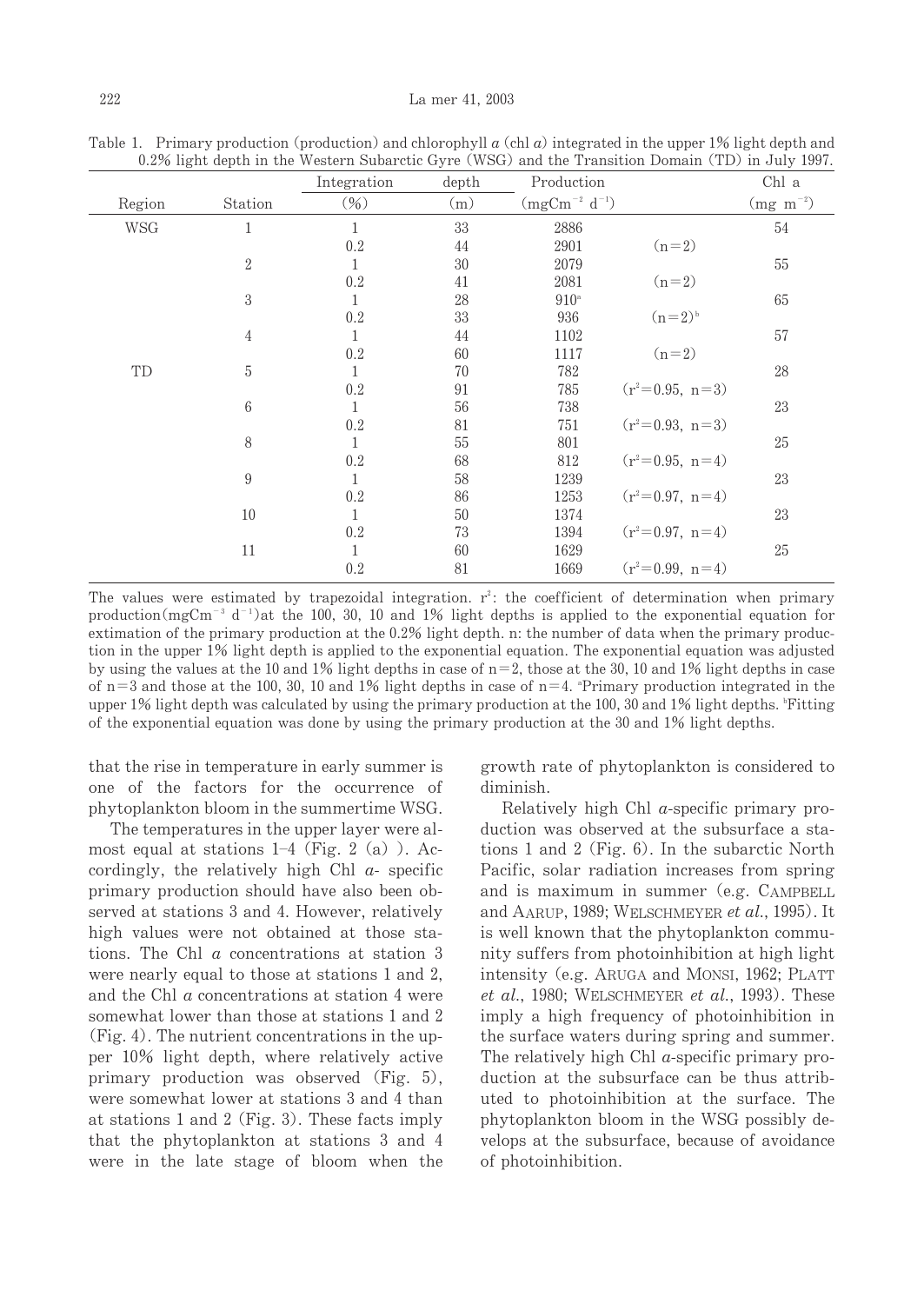#### 4.2 Characteristics in the TD

The daily primary production in the WSG was roughly equal to that in the TD in the summer season, whereas the Chl  $a$  concentration and standing stock tended to be higher in the WSG than in the TD (SHIOMOTO et al., 1998). In this study, the daily primary production was higher at stations 1 and 2 in the WSG than in those in the TD, whereas the values at stations 3 and 4 were within the range of the values in the TD (Table 1). The Chl  $a$  concentration and standing stock were substantially higher in the WSG than in the TD (Fig. 5; Table 1). Stations 1 and 2 were considered to be in the early stage of bloom, and stations 3 and 4 in the late stage of it. Accordingly, primary production and phytoplankton biomass in the TD are possibly characterized by the following in the summer season. Ordinarily, there is no substantial difference between the daily primary production in the TD and in the WSG, whereas the value is lower in the TD than in the WSG in the early stage of the WSG bloom. In contrast, phytoplankton biomass always has a tendency to be lower in the TD than in the WSG. SHIOMOTO et al. (1999) suggested an intense grazing effect by zooplankton to explain the low Chl  $\alpha$  concentration in the TD.

The Chl *a* standing stocks were nearly equal between stations in the TD, whereas the daily primary production tended to increase southward (Table 1). The southward increase of the daily primary production can thus be attributed to an increase of Chl  $a$ -specific primary production, i.e., the phytoplankton growth rate. Southward increasing trends can be also found for the daily primary production and Chl  $a$ -specific primary production in the previous shipboard observation in 1994 (SHIOMOTO et  $al., 1998).$  According to EPPLEY (1972), the phytoplankton growth rate increases in proportion to temperature. Southward increase in the temperature in the upper mixed layer, i.e., within the euphotic zone, is evident in the TD in all seasons (DODIMEAD et al., 1963; FAVORITE et al., 1976). Accordingly, a southward increasing trend in the phytoplankton growth rate and hence daily primary production are necessarily expected throughout the

four seasons in the TD.

#### Acknowledgements

We would like to express our appreciation to Dr Y. ISHIDA (National Research Institute of Fisheries Science), and the captain and crew of the R/V Hokko Maru of the Hokkaido National Fisheries Research Institute, for the sample collection.

#### References

- ANDERSON, G. C. and R. E. MUNSON (1972): Primary productivity studies using merchant vessels in the North Pacific Ocean. In Biological Oceanography of the Northern North Pacific Ocean. TAKENOUCHI, A. Y. et al. (eds.), Idemitsu Shoten, Tokyo, p. 245-251.
- ANONYMOUS (1993): Climatological Charts of the North Pacific Ocean for 30 year period (1961-1990). Marine Department, Japan Meteorological Agency.
- ARUGA, Y. and M. MONSI (1962): Primary production in the northwestern part of the Pacific off Honshu, Japan. J. Oceanogr. Soc. Japan, 18, 37-46.
- BANSE, K. and D. C. ENGLISH (1994): Seasonality of coastal zone color scanner phytoplankton pigment in the offshore oceans. J. Geophys. Res., 99, 7323-7345.
- BANSE, K. and D. C. ENGLISH (1999): Comparing phytoplankton seasonality in the eastern and western subarctic Pacific and the western Bering Sea. Prog. Oceanogr., 43, 235-288.
- BOYD, P.W. and P. J. HARISON (1999): Phytoplankton dynamics in the NE subarctic Pacific. Deep-Sea Res. II, 46, 2405-2432.
- CAMPBELL, J. W. and T. AARUP  $(1989)$ : Photosynthetically available radiation at high latitudes. Limnol. Oceanogr., 34, 1490-1494.
- DODIMEAD, A. J., F. FAVORITE and T. HIRANO (1963): Review of oceanography of the subarctic region. Bull. Int. North Pac. Fish. Comm., 13, 1-195.
- EPPLEY, R. W. (1972): Temperature and phytoplankton growth in the sea. Fish. Bull., 70,  $1063 - 1085.$
- FAVORITE, F., A. J. DODIMEAD and K. NASU (1976): Oceanography of the subarctic Pacific region, 1960-71. Bull. Int. North Pac. Fish. Comm-33, 1-187.
- HAMA, T., T. MIYAZAKI, Y. OGAWA, T. IWAKUMA, M. TAKAHASHI, A. OTSUKI and S. ICHIMURA (1983): Measurement of photosynthetic production of a marine phytoplankton population using a stable  $^{13}$ C isotope. Mar. Biol., 73, 31-36.
- IMAI, K., Y. NOJIRI, N. TSURUSHIMA and T. SAINO  $(2002)$ : Time series of seasonal variation of primary productivity at Station KNOT (44° N, 155° E) in the sub-arctic western North Pacific.